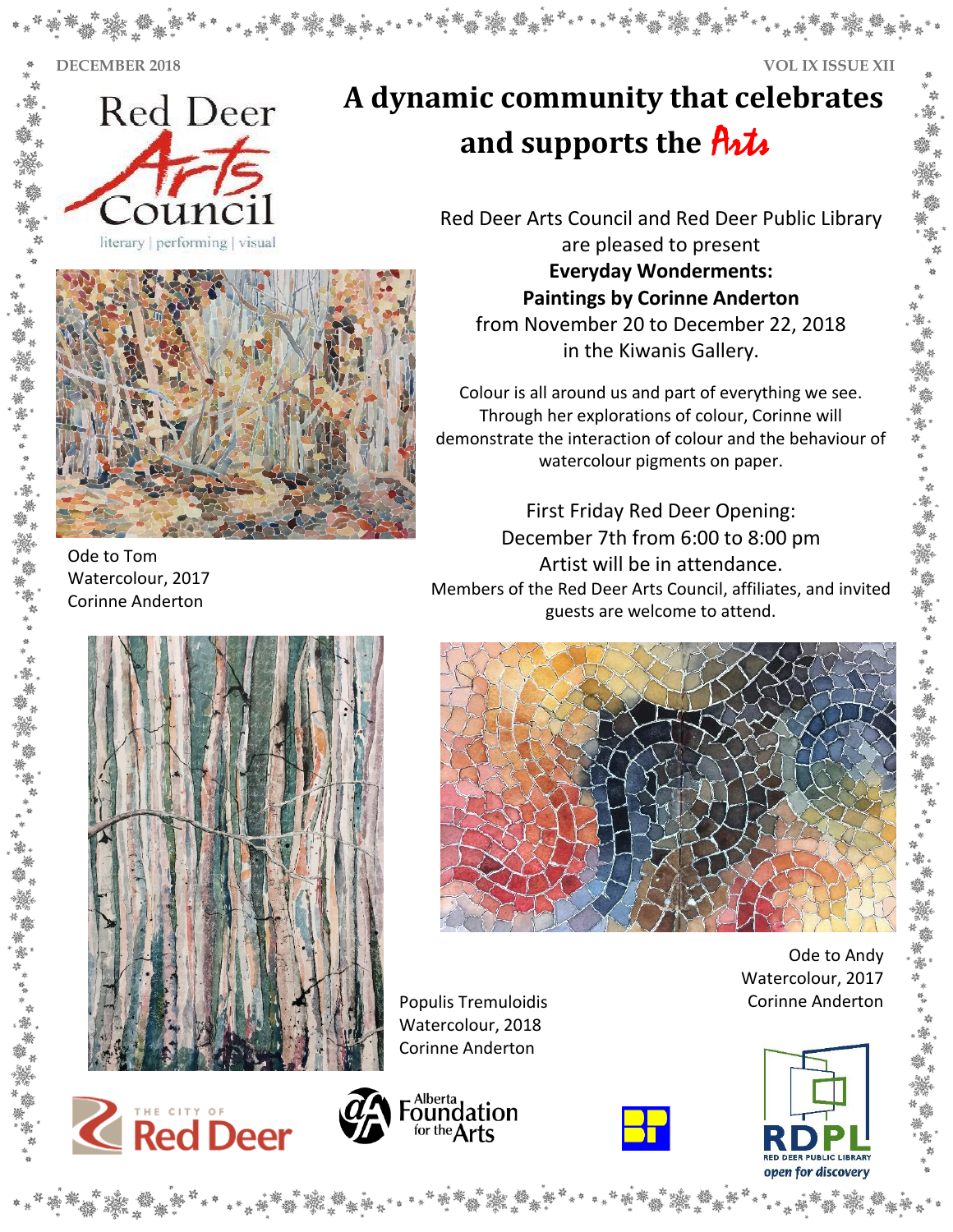## **DECEMBER 2018 VOL IX ISSUE XII**

安幸母

"要",

"是一个人的事,你就是一个人的人生了。"

瀤

鎏.

## *The strange created worlds of Red Deer artist Jason Frizzell*

While Jason Frizzell was growing up in Red Deer he would sometimes watch his grandfather paint cowboy scenes in his home art studio.

Frizzell admitted his mom's dad, Harry Spelman, became a unwitting inspiration, helping pave the way for Frizzell's own art career. "As I got older, going to school for visual arts wasn't an unusual thing for me to think of, or for my parents to hear," explained the now 49-year-old.

From a teenage cartoonist, Frizzell evolved into a printmaker and sculptor at Red Deer College. It was the three-dimensional work that particularly appealed, said Frizzell, who recalls being taken with the large sculptures of Ed and Nancy Kienholz, who created "gritty" life-size tableaus.

He continued his studies at the University of Calgary, and eventually got a Master's Degree in Fine Arts from the University of Victoria in 1998. A year later, Frizzell was hired as an RDC art instructor. He later moved into administration and is now Dean of the School of Creative Arts.

But despite his time-consuming day job and the years he spent raising a family with his wife, he has remained a working artist who creates fantastical worlds, often fraught with psychological meaning. While he started out doing "giant" sculptures, Frizzell soon figured out he'd better downsize or develop a serious storage problem.

He started tinkering with various modelling kits — from dinosaurs to military vehicles and buildings. Frizzell regularly pulls pieces from these and readapts them for his own imaginative purposes. By "kit bashing," and fabricating other pieces, he makes atmospheric miniature tableaus with multiple meanings (and cryptic titles such as 'Every place is just like everywhere else.')

"In some ways, my work has become a little stranger," he admitted, with a chuckle.

Sci-fi elements are creeping in. Along with Mad Max influences, there are now prehistoric creatures and spacemen. "I really enjoy this strange sense of the futuristic and historic stuff happening at the same time," said Frizzell.

The artist, who exhibits at the Herringer-Kiss Gallery in Calgary, also enjoys being a member of the Red Deer Arts Council. He said the group "does a really good job of connecting artists of different types," providing links to resources, and advocating for arts in the city.

# I am the Arts

I'm really proud to be a long-time citizen of Red Deer; my two grown kids are fourth generation Red Deerians.

I believe that being an artist is a legitimate pursuit and doesn't have to be a hobby.

I feel that art and sport and industry can co-exist and make communities like Red Deer more interesting places to live. Red Deer has lots to offer and discover… go find it!



# **Red Deer Arts Council**

**[www.reddeerartscouncil.ca](http://www.reddeerartscouncil.ca/)** info@reddeerartscouncil.ca

403-348-2787

Suite 110, 4818 50th Street Red Deer, Alberta T4N 4A3

Friend us on Facebook: <http://facebook.com/reddeerartscouncil> Follow us on Twitter: @RDArtsCouncil



Our thanks to the City of Red Deer for all its support